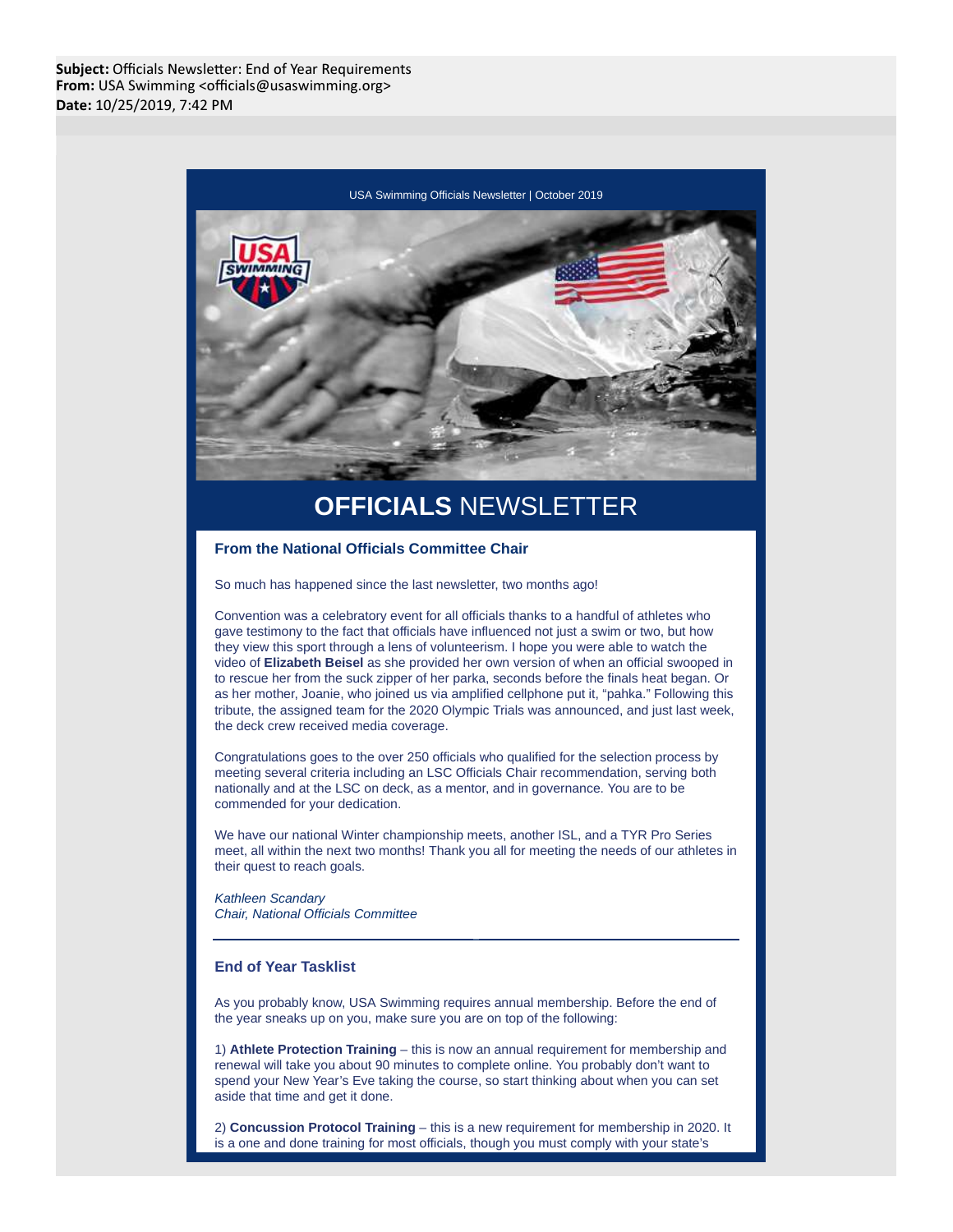laws or the state law where you are officiating. Links to the courses are available on the Officials Page on our website.

3) **Background Check** – this is still a two-year renewal. Check your deck pass to see if you are expiring soon and renew your check if needed.

4) **Membership** – you must renew your membership with your LSC every year. You can renew for the following year starting September 1, so 2020 membership forms are available now from your LSC.

5) **Officiating Certifications** – these are completely separate from your membership requirements and vary by LSC as to when they expire and what is required to renew them. Check your deck pass to see if your certifications are due to expire and review requirements on your LSC website to determine what you need to renew.

## **Creating a Strong Future Through Succession Planning**

Yes, it is a job for all of us!

Succession Planning is the transition between the present and the future. And more so, a balance between the individual and the organization. It's hard. It means change. And that isn't always easy.

- **Why Succession Planning?**
- It allows us to continue to move initiatives forward during transition
- Puts the right people in the right seats
- Creates a leadership pool encouraging more people to move ahead.
- **"When you open a door for someone else…You open a door for yourself."**

We often think that succession planning should be left to the Officials Chairs or General Chairs. This is not at all true. It is something that each of us need to incorporate into our officiating roles. - More -

#### **New Rules Passed at Convention**

There was a new rule passed at convention that we wanted to highlight for you.

For observed meets, 202.8.4 now allows observers to "be on deck and in position to observe the strokes where the rules are different" rather than requiring them to be at each end of the pool. This does preclude observers at a high school meet from being in the balcony or in the bleachers to observe for violations in backstroke, breaststroke, butterfly, and the IM where the backstroke turn and touches in breast and fly are different. Effective Jan 1, 2020.

Following up on the placement of observers at high school meets, Sandy Searcy of the NFHS, asked us to find out which state high school associations make it difficult to place observers (or dually certified officials) on a deck at invitational or championship meets being observed by an LSC. While state associations have autonomy in the sport management, Sandy might be able to provide some input that would lessen difficult situations. If you are having trouble placing officials to observe on a high school deck, please email Suzanne Heath (sheath506@gmail.com) and she will provide info to Sandy.

You can find all the 2020 rules changes at https://www.usaswimming.org/utility/landingpages/governance-lsc/rules-regulations.

#### **New Resources Available**

**Best Practices for Numbering Swimmers in Open Water Competition** Click here for this resource.

#### **New DQ Slip with HY-TEK Codes**

The new DQ slip is available to order from SwimOutlet. You may also download a copy from our website.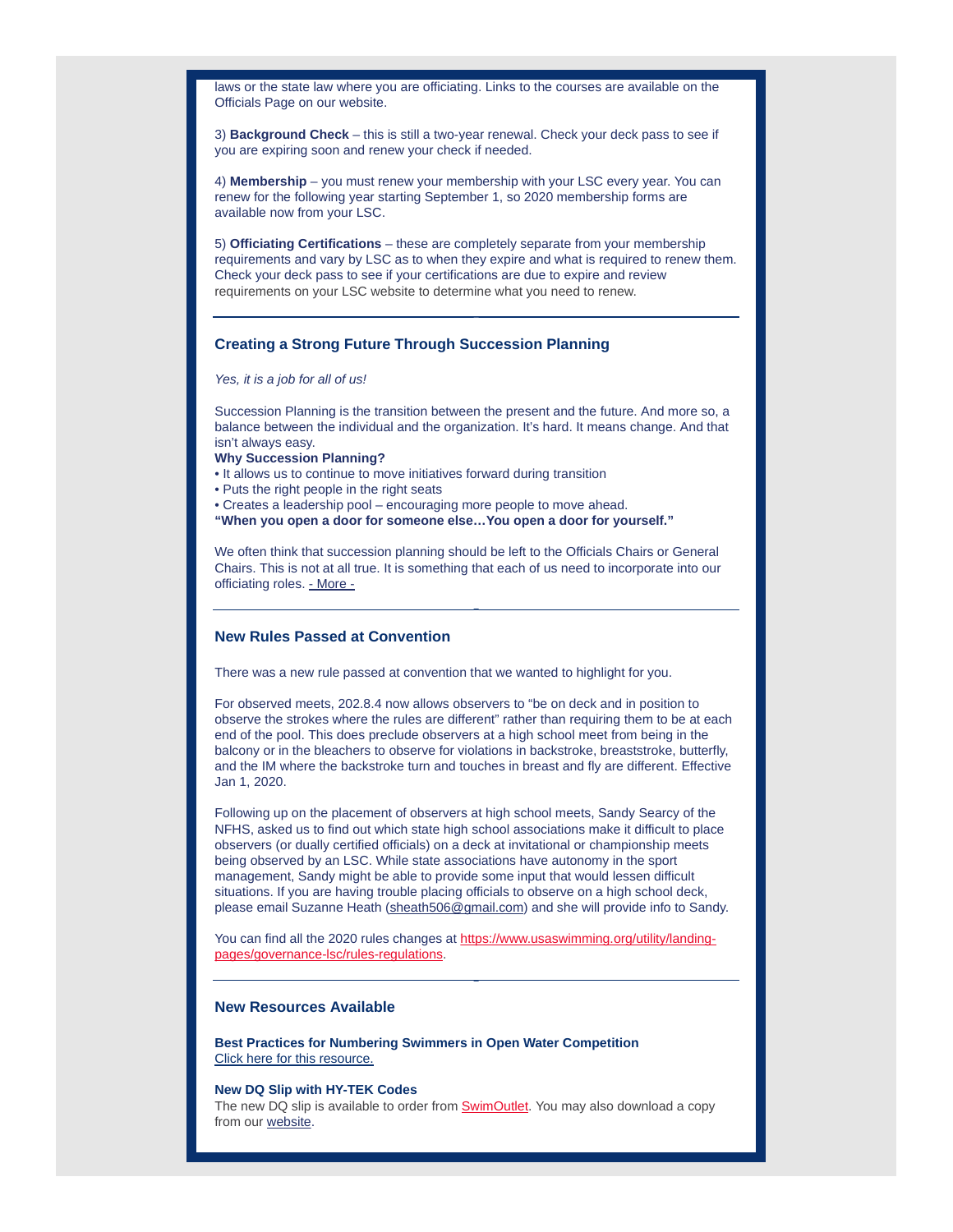#### **Advancement of Officials**

At the LSC Officials' Chairs workshop in June 2019, the LSC Officials' Chairs spent some time talking about their role in advancement of officials. Advancement can take a number of forms, including a new official advancing from stroke and turn to starter to deck referee, an official striving to take a leadership role on their LSC Officials' Committee, an official striving to advance to national level meets, or an official working to become a national evaluator. We talked about how the LSC Officials' Chair is central to facilitating advancement, and how transparency is key to LSC Officials' Committees, particularly when it comes to advancement.

We also discussed the need for education and mentoring at all levels of officiating. A key powerful tool in facilitating advancement for Officials' Chairs is OTS. It can allow Officials' Chairs to understand who is striving to move forward so they can aid that process. Furthermore, making sure information is being shared with Board of Directors, Officials' Committee, and the general membership of the LSC is important to ensure everyone is on the same page. Finally, succession planning is necessary. LSC Officials' Chairs and other stakeholders must be willing and able to identify those who can and should succeed them in the future. Then, they must provide the tools and the opportunities to achieve. Provide guidance to them while also giving them the chance to learn on their own so they will better prepare them to take over the reins!

Matt Wilson Sub-Committee Chair, OTS and Certification

## **Officials' Excellence Award September 2019**

Linda Eaton - Colorado Swimming

Linda Eaton has been a certified USA Swimming Official for 22 years in the Colorado Swimming LSC (CSI).

Linda is a nationally certified N3 official, ST, SR, DR, AR with USA Swimming, having served on numerous national decks over the years s well as officiating the Olympic Trials in 2008 and 2012. She travels outside Colorado to be a mentor for officials in other LSCs as an evaluator.



More importantly within Colorado, Linda has been an instructor, mentor and trainer for countless Colorado Swimming officials over

the years, including several of the current Sr. officials in CSI. She is often found helping at numerous LSC meets including seasonal. Linda mentors officials where needed with a calm unflappable demeanor. She willingly will serve in any capacity needed at these meets, it is not uncommon for Linda to work over 100 sessions per year.

The Colorado LSC is geographically large and diverse, when an area of the LSC is looking for a clinic instructor or mentor, the CSI Officials Committee can count on Linda to step up and help when necessary.

Linda currently serves on the Board of Directors for Colorado Swimming in the very important position as the Safe Sport Chair. She travels across the LSC to meets, educating clubs and parents, as to what Safe Sport offers to the swimming community. Linda is an asset to Colorado & USA Swimming and is truly deserving of this recognition.

**Congratulations Linda and thank you for your service!**

**Gina Mensay** | USA Swimming | Senior Program Manager, Member Services | 719-866-3574 | gmensay@usaswimming.org | www.usaswimming.org

STAY CONNECTED